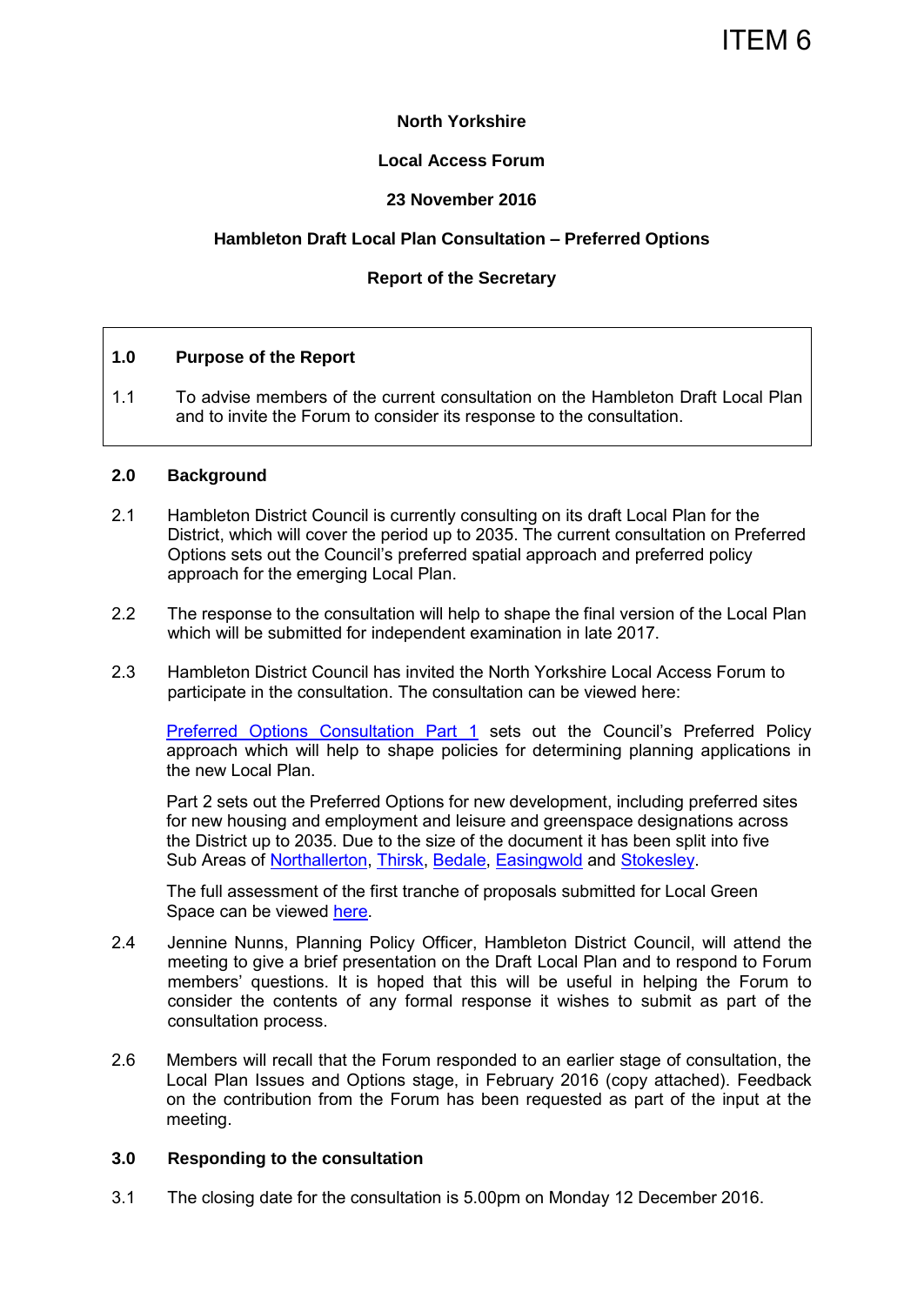3.2 As the District Council liaison representative is not currently available, it is suggested that the Secretary co-ordinates a draft summary of the Forum's views based on the discussion at the meeting, incorporating the initial observations already provided by the representative and adding any additional issues raised by Forum members arising from consideration of the consultation documents. The draft response will then be circulated by email for members' comments prior to formal submission on behalf of the Forum by the given deadline.

## **4.0 Recommendations**

- 4.1 That the Local Access Forum considers the content of any response it wishes to submit to the Hambleton Draft Local Plan consultation.
- 4.2 That the Secretary co-ordinates a draft formal response to the consultation, and circulates it by email for members' comments prior to submission on behalf of the Forum.

BARRY KHAN Assistant Chief Executive (Legal and Democratic Services) County Hall NORTHALLERTON

Report author: Kate Arscott, Secretary to North Yorkshire Local Access Forum

| <b>Background Documents:</b> 2016-02-19 LAF Submitted comments on HDC Issues and |
|----------------------------------------------------------------------------------|
| <b>Options Consultation</b>                                                      |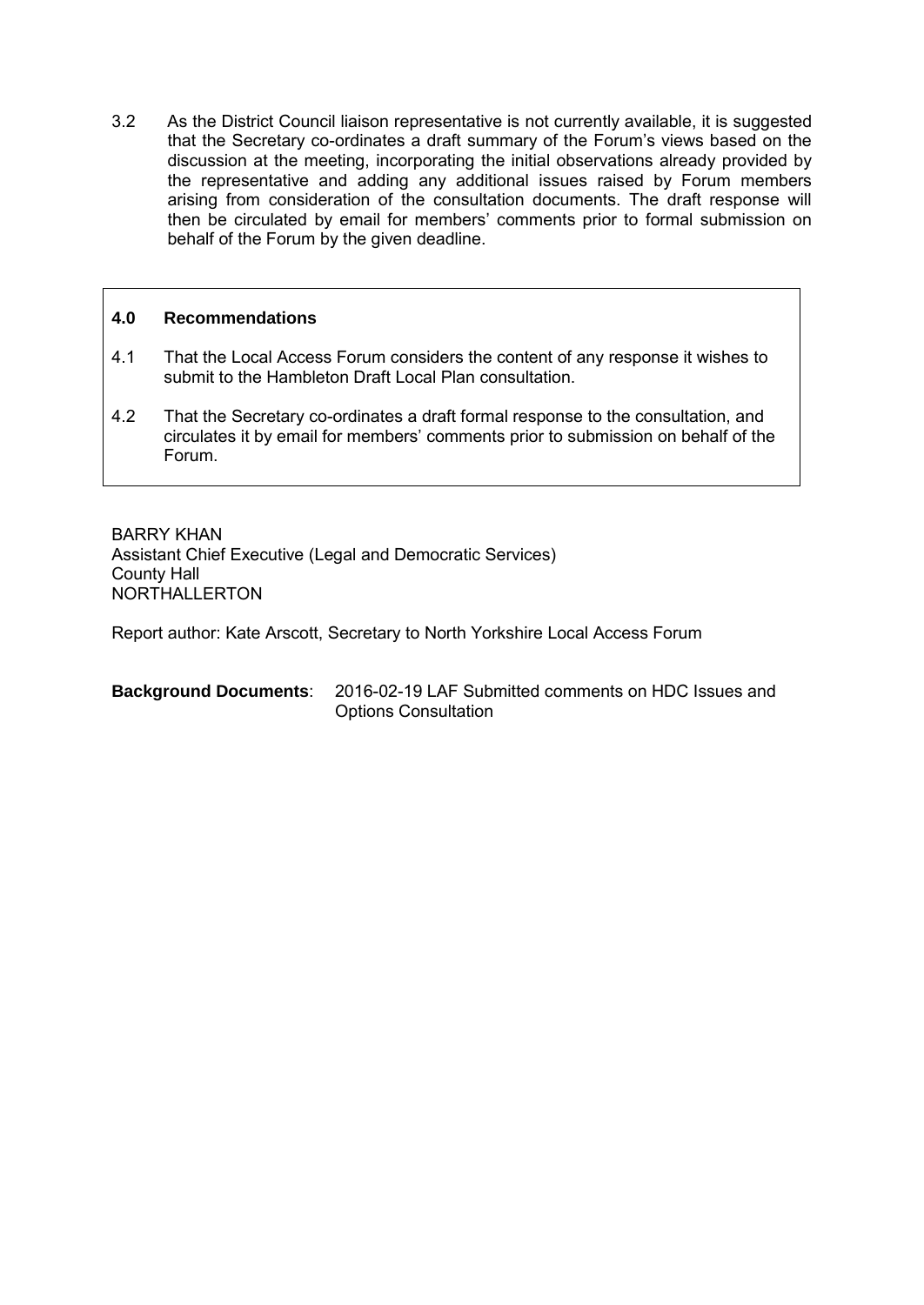# **NORTH YORKSHIRE LOCAL ACCESS FORUM**

These comments constitute formal advice from the North Yorkshire Local Access Forum. Hambleton District Council is required, in accordance with section 94(5) of the Countryside and Rights of Way Act 2000, to have regard to relevant advice from this forum in carrying out its functions.

## **Hambleton District Council Local Plan Issues and Options Consultation**

## **Comments of the North Yorkshire Local Access Forum**

## **Introduction**

North Yorkshire Local Access Forum considered the Issues and Options consultation on the Hambleton District Council Local Plan at its meeting on 4 February 2016. The following response has been agreed by Forum members following the meeting.

## **Supporting Economic Growth** (page 4)

Q1. Are there any other issues regarding economic growth which you think should be included?

A: The LAF commends the recognition of the opportunities and need for encouraging growth of the Tourism industry and the diversification of agriculture and stresses the value of rights of way and safer travel modes to support these ambitions. Applications for fracking should have due regard to impacts on public rights of way and the enjoyment of the countryside.

## **Supporting Housing Growth** (page 5)

Q2. Are there any other issues regarding housing growth which you think should be included?

A: The LAF acknowledges the strategy that Hambleton has outlined, but would emphasise that wherever and whatever development is favoured, there should be an ambition to ensure there is sustainable connectivity so that new development is not isolated, with all the negatives that derive from this.

## **Managing our Environment** (page 6)

Q3. Are there any other issues regarding managing our environment which you think should be included?

A: The LAF suggests adding 'applications for fracking and wind turbines should have regard to potentially adverse effects on users of rights of way.'

## **Improving Transport** (page 7)

Q4. Are there any other issues regarding improving transport which you think should be included?

A: The LAF commends the text, but would prefer the last bullet point to be amended to read 'more provision needed to support journeys by the non-motorised and community transport'